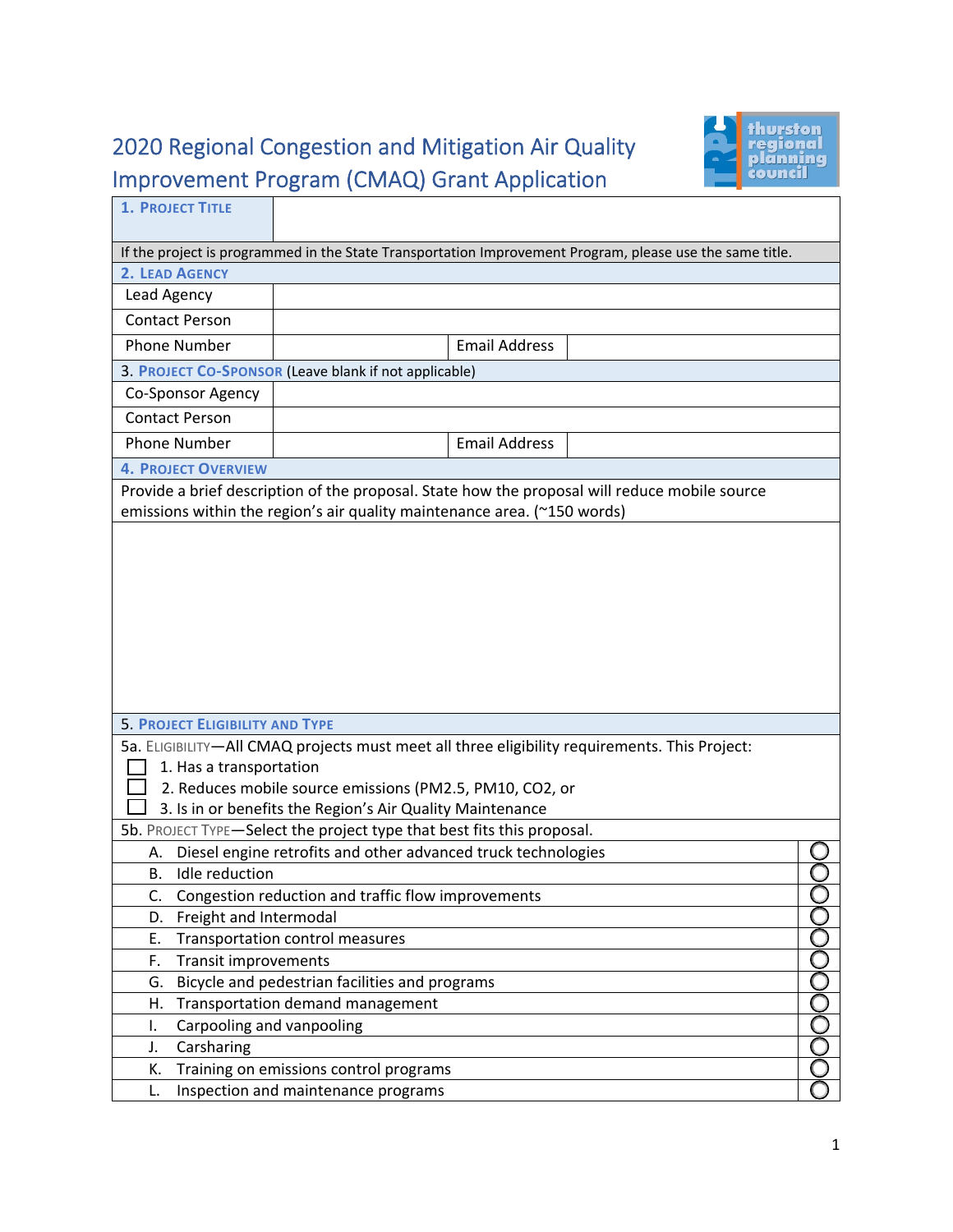| M. Alternative fuels and vehicles                                                                                                                                                                                                    |                                                            |                |            |           |                                                                                                               |
|--------------------------------------------------------------------------------------------------------------------------------------------------------------------------------------------------------------------------------------|------------------------------------------------------------|----------------|------------|-----------|---------------------------------------------------------------------------------------------------------------|
| N. Innovative projects                                                                                                                                                                                                               |                                                            |                |            |           |                                                                                                               |
| O. Other                                                                                                                                                                                                                             |                                                            |                |            |           |                                                                                                               |
| 6. SUMMARY DETAILS (complete the section that best matches your project type)                                                                                                                                                        |                                                            |                |            |           |                                                                                                               |
| <b>CONSTRUCTION PROJECT</b>                                                                                                                                                                                                          |                                                            |                |            |           |                                                                                                               |
| <b>Project Location</b>                                                                                                                                                                                                              |                                                            |                |            |           |                                                                                                               |
| Limits                                                                                                                                                                                                                               |                                                            |                |            |           |                                                                                                               |
| Project Length                                                                                                                                                                                                                       |                                                            |                |            |           |                                                                                                               |
|                                                                                                                                                                                                                                      | <b>ALL OTHER PROJECT TYPES</b>                             |                |            |           |                                                                                                               |
| Project Location                                                                                                                                                                                                                     |                                                            |                |            |           |                                                                                                               |
| <b>Duration of Project</b>                                                                                                                                                                                                           |                                                            |                |            |           |                                                                                                               |
|                                                                                                                                                                                                                                      |                                                            |                |            |           | 7. PROPOSAL PRIORITY (If submitting more than one proposal for CMAQ funds, indicate the priority of this      |
|                                                                                                                                                                                                                                      | proposal compared to others)                               |                |            |           |                                                                                                               |
| O <sub>1</sub>                                                                                                                                                                                                                       |                                                            | Q <sub>2</sub> |            |           | <b>O</b> <sub>3</sub>                                                                                         |
|                                                                                                                                                                                                                                      | $\Box$ Check if this project is a contingency proposal     |                |            |           |                                                                                                               |
| will obligate)                                                                                                                                                                                                                       | 8. YEAR OF OBLIGATION (Select the preferred year the phase |                |            |           | <b>9. ADVANCE CONSTRUCTION (AC)*</b>                                                                          |
| Year                                                                                                                                                                                                                                 | Program                                                    | PE             | <b>ROW</b> | <b>CN</b> | Are you able to obligate this project using                                                                   |
| 2021                                                                                                                                                                                                                                 | O                                                          | O              | O          | $\circ$   | <b>Advance Construction?</b>                                                                                  |
| 2022                                                                                                                                                                                                                                 | $\circ$                                                    | $\circ$        | O          | $\circ$   | O Yes ONo                                                                                                     |
| 2023                                                                                                                                                                                                                                 | $\circ$                                                    | $\circ$        | O          | $\circ$   | Use the space below to provide any                                                                            |
| 2024                                                                                                                                                                                                                                 | O                                                          | O              | O          | O         | relevant information on AC timing or                                                                          |
| 2025                                                                                                                                                                                                                                 | $\circ$                                                    | $\circ$        | O          | $\bullet$ | preferences.                                                                                                  |
|                                                                                                                                                                                                                                      |                                                            |                |            |           |                                                                                                               |
| *AC allows applicants to obligate a project prior to available funding for reimbursement of eligible expenses.<br>Selecting the AC option does not guarantee this option will be available. AC is evaluated on a case by case basis. |                                                            |                |            |           |                                                                                                               |
| <b>9. FUNDS FOR PROJECT COMPLETION</b>                                                                                                                                                                                               |                                                            |                |            |           |                                                                                                               |
| 9a. Has this project previously received federal funding through TRPC or other grant programs?<br>OYes ONo                                                                                                                           |                                                            |                |            |           |                                                                                                               |
| 9b. If Yes, please indicate which phases were completed with previous grant awards.                                                                                                                                                  |                                                            |                |            |           |                                                                                                               |
|                                                                                                                                                                                                                                      |                                                            |                |            |           | $\bigcirc$ Planning/Study/Program $\bigcirc$ Preliminary Engineering $\bigcirc$ Right-of-Way $\bigcirc$ Other |
|                                                                                                                                                                                                                                      |                                                            |                |            |           | 9c. Will the requested grant funds allow the applicant to successfully complete the project?                  |
|                                                                                                                                                                                                                                      |                                                            |                |            |           |                                                                                                               |

O Yes O Other phases will require additional funding O Funding will support an ongoing program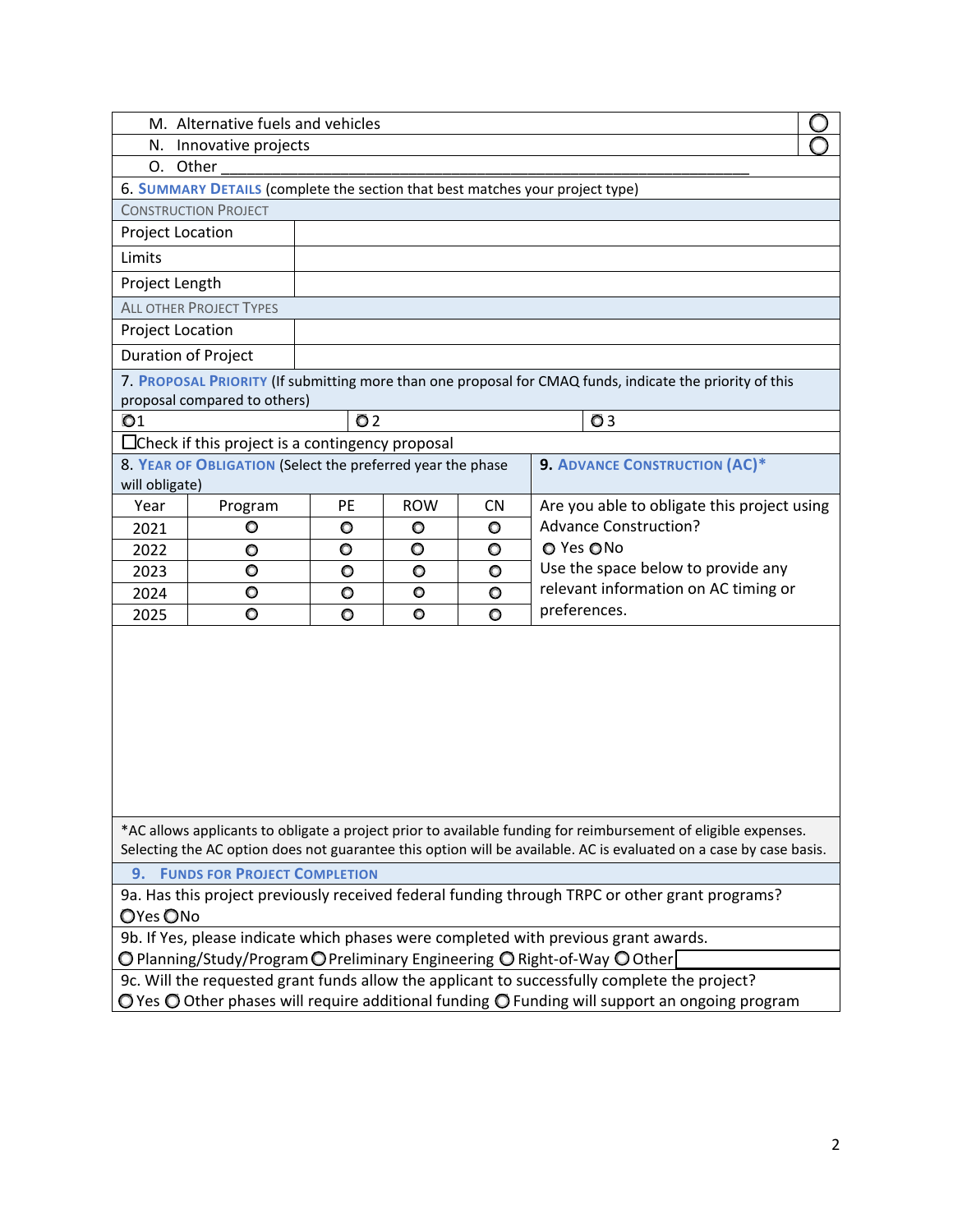| <b>10. PROJECT PHASING AND COSTS</b>                                               |                                                                                                    |                                |               |                          |                               |
|------------------------------------------------------------------------------------|----------------------------------------------------------------------------------------------------|--------------------------------|---------------|--------------------------|-------------------------------|
| Select the appropriate project phases and their costs for this proposal.           |                                                                                                    |                                |               |                          | Cost                          |
| <b>CONSTRUCTION</b>                                                                | Preliminary Engineering/Design                                                                     |                                |               |                          | \$                            |
|                                                                                    | Right-of-Way                                                                                       |                                |               |                          | $\overline{\xi}$              |
|                                                                                    | Construction                                                                                       |                                |               |                          | $\overline{\xi}$              |
| PROGRAMS AND OTHER<br><b>PROJECTS</b>                                              | Program/Services                                                                                   |                                |               |                          | \$                            |
|                                                                                    | Total Project cost (Sum of all phases identified above)                                            |                                |               |                          | \$0.00                        |
|                                                                                    | 11. CMAQ FUNDING REQUEST AND MATCHING REVENUES                                                     |                                |               |                          |                               |
| *Applicants must provide a minimum 13.5% non-federal share to federal share.       |                                                                                                    |                                |               |                          | Non-federal share: \$13,500   |
| Federal share cannot exceed 86.5% of total project cost. See example on the right. |                                                                                                    |                                |               |                          | Federal grant funds: \$86,500 |
|                                                                                    |                                                                                                    |                                |               | $\overline{\mathbf{S}}$  | Total Project Cost: \$100,000 |
|                                                                                    |                                                                                                    | Local funding or other sources | State funding | $\overline{\mathcal{S}}$ |                               |
|                                                                                    |                                                                                                    | Federal CMAQ Request           |               | $\overline{\mathbf{S}}$  |                               |
|                                                                                    |                                                                                                    |                                |               | $\zeta$                  | 0.00                          |
| <b>Total Project Revenue</b><br><b>12. MATCHING FUND DETAILS</b>                   |                                                                                                    |                                |               |                          |                               |
|                                                                                    |                                                                                                    |                                |               |                          |                               |
|                                                                                    | 12b. Please itemize the source, status, and amount of all matching funds.<br><b>Current Status</b> |                                |               |                          |                               |
|                                                                                    | Source of Funds                                                                                    |                                |               |                          | Amount                        |
| (secure or unsecure)                                                               |                                                                                                    |                                |               | \$                       |                               |
|                                                                                    |                                                                                                    |                                |               | $\overline{\xi}$         |                               |
|                                                                                    |                                                                                                    |                                |               | $\overline{\xi}$         |                               |
|                                                                                    |                                                                                                    |                                |               | $\overline{\xi}$         |                               |
| 12c. Do any matching funds pose limitations on the timing of project obligation?   |                                                                                                    |                                |               |                          |                               |
| OYes; ONo If yes, please provide comments below.                                   |                                                                                                    |                                |               |                          |                               |
| Comments on matching fund limitations, if applicable (~150 words).                 |                                                                                                    |                                |               |                          |                               |
|                                                                                    |                                                                                                    |                                |               |                          |                               |
|                                                                                    |                                                                                                    |                                |               |                          |                               |
|                                                                                    |                                                                                                    |                                |               |                          |                               |
|                                                                                    |                                                                                                    |                                |               |                          |                               |
|                                                                                    |                                                                                                    |                                |               |                          |                               |
|                                                                                    |                                                                                                    |                                |               |                          |                               |
|                                                                                    |                                                                                                    |                                |               |                          |                               |
|                                                                                    |                                                                                                    |                                |               |                          |                               |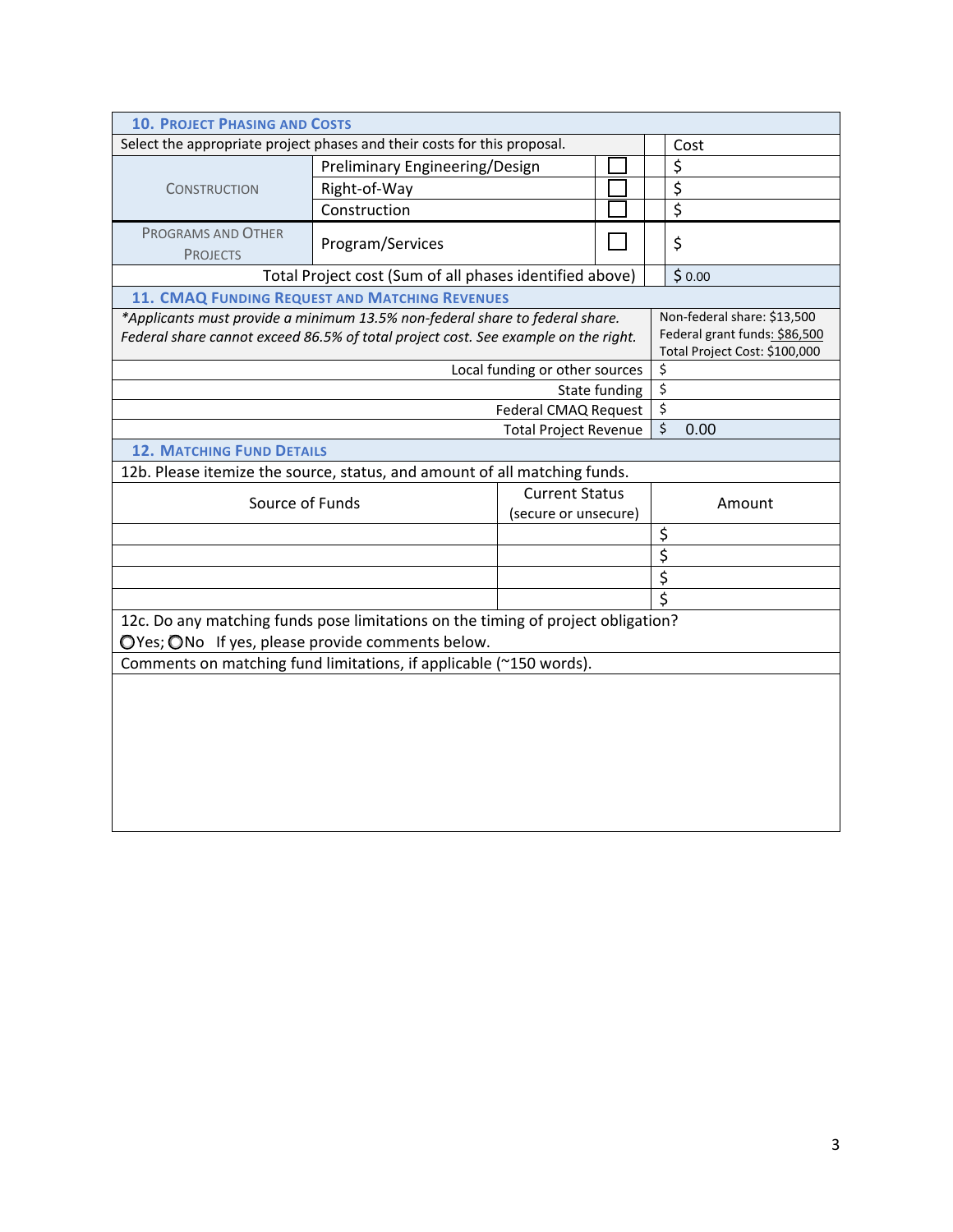| <b>13. CONSTRUCTION AND RIGHT-OF-WAY PROJECT READINESS</b>                                       |  |  |  |  |
|--------------------------------------------------------------------------------------------------|--|--|--|--|
| 13a. DESIGN COMPLETENESS (enter completed or target completion dates)                            |  |  |  |  |
| <b>Preliminary Engineering</b>                                                                   |  |  |  |  |
| NEPA Approval                                                                                    |  |  |  |  |
| 13c. RIGHT-OF-WAY COMPLETENESS (enter completed or target completion dates). Use the space below |  |  |  |  |
| to provide additional details, if necessary.                                                     |  |  |  |  |
| Right-of-Way is not required                                                                     |  |  |  |  |
| Right-of-Way acquisition                                                                         |  |  |  |  |
| <b>Relocation Plan</b>                                                                           |  |  |  |  |
| Approved Right-of-Way Plan                                                                       |  |  |  |  |
| Right-of-Way Cost Estimate or True Cost Estimate                                                 |  |  |  |  |

Use the space below to provide any relevant right-of-way information (~150 words).

**14. PROJECT DESCRIPTION DETAILS**

14a. PROJECT NEED—For all project types, describe the need and current conditions or deficiencies to be addressed. (~300 words).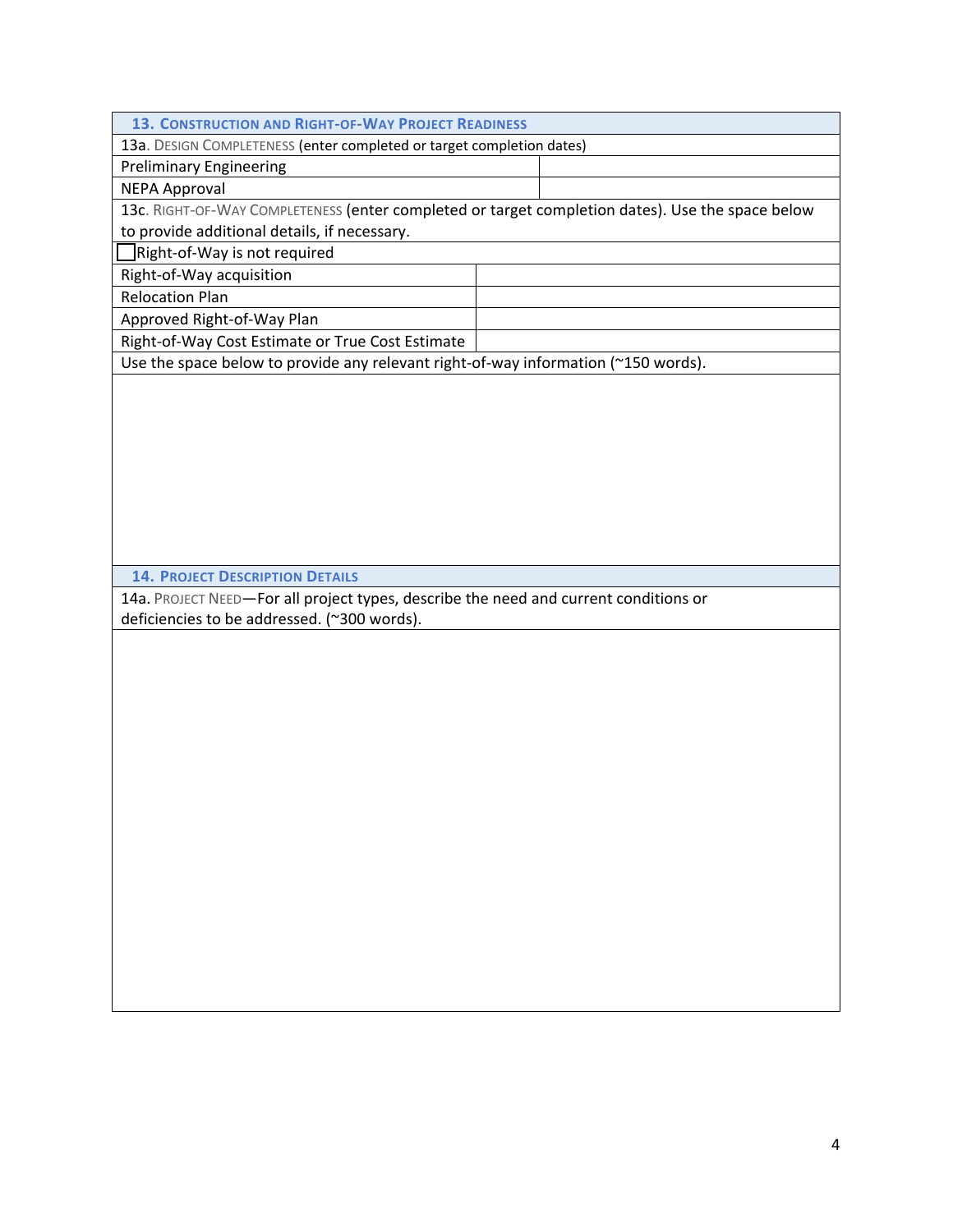| 14b. SCOPE OF WORK— Succinctly describe the overall scope of the project: 1) Construction projects—    |
|--------------------------------------------------------------------------------------------------------|
| include all the types of transportation facilities and infrastructure the project will address and the |
| proposed phase deliverables and the anticipated deliverables when fully completed; 2) Programs,        |
| services, and vehicle acquisition, describe the type of services or programs that will be delivered    |
| (~300 words).                                                                                          |

| <b>15. GREENHOUSE GAS AND AIR POLLUTANT EMISSIONS REDUCTION</b> |  |  |
|-----------------------------------------------------------------|--|--|
|-----------------------------------------------------------------|--|--|

GREENHOUSE GAS AND AIR POLLUTANTS EMISSIONS REDUCTION— After application submission, TRPC will assist applicants with calculating the estimated reduction in emissions for each source shown below.

| Source                                                                          | Estimated reduction expressed in average kg/day* |  |  |
|---------------------------------------------------------------------------------|--------------------------------------------------|--|--|
| Particulate Matter 2.5                                                          |                                                  |  |  |
| Particulate Matter 10                                                           |                                                  |  |  |
| Carbon dioxide                                                                  |                                                  |  |  |
| Ozone                                                                           |                                                  |  |  |
| *Applicants are required to provide TRPC data to calculate emissions reductions |                                                  |  |  |

\*Applicants are required to provide TRPC data to calculate emissions reductions.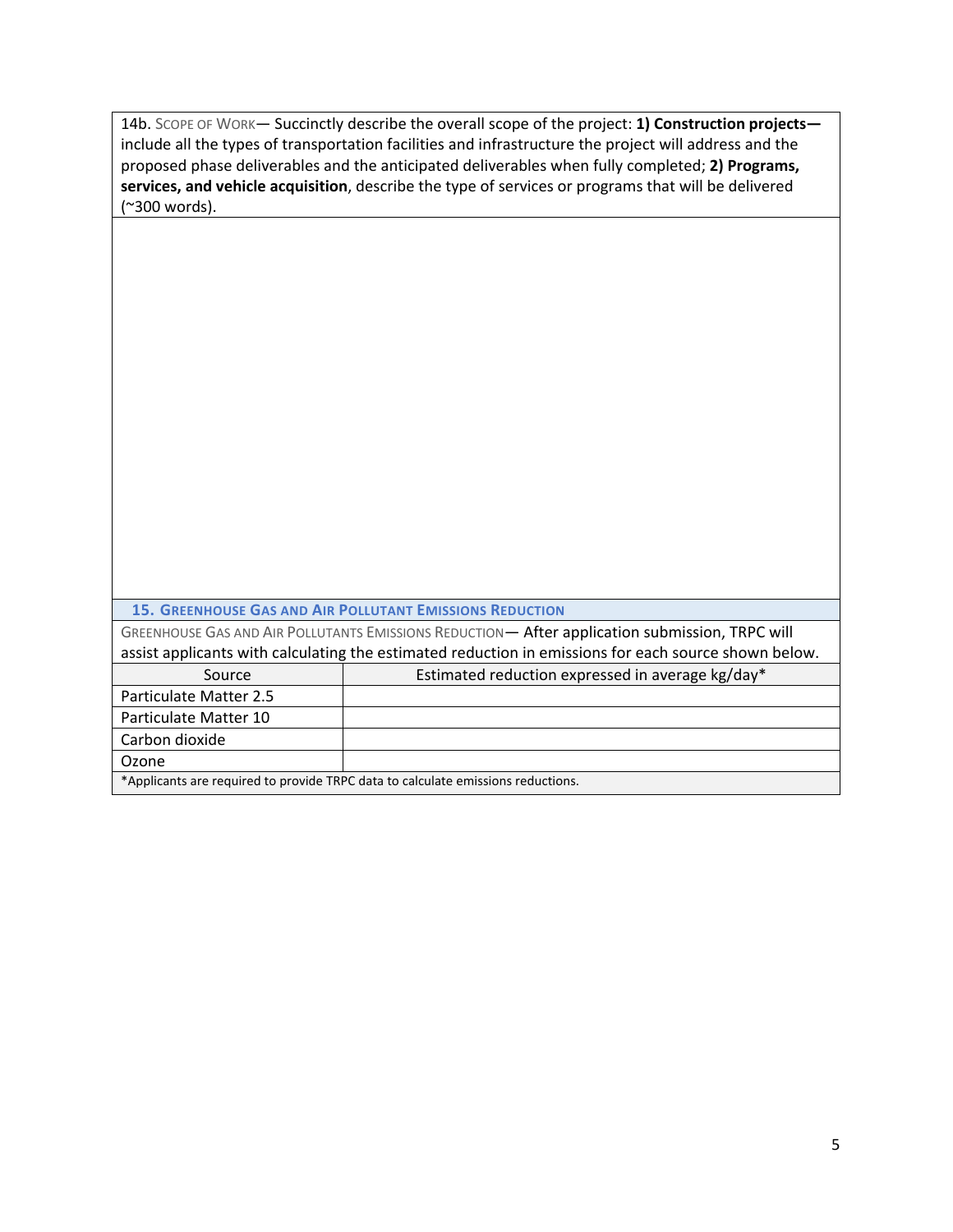|                                                                                                                                                                                                                                                                                                                                                                                                                                                                                                                                                                                                                          | <b>16. SUPPORT FOR RECOGNIZED REGIONAL INITIATIVES</b> |                            |                  |  |  |  |
|--------------------------------------------------------------------------------------------------------------------------------------------------------------------------------------------------------------------------------------------------------------------------------------------------------------------------------------------------------------------------------------------------------------------------------------------------------------------------------------------------------------------------------------------------------------------------------------------------------------------------|--------------------------------------------------------|----------------------------|------------------|--|--|--|
| Identify ways in which the proposed project supports the goals and policies of the Regional<br>Transportation Plan, implementation of Sustainable Thurston transportation initiatives, or other<br>regional initiatives within the Air Quality Maintenance Area. Examples of other initiatives include, but<br>are not limited to, The Thurston Regional Trails Plan, Urban Corridor Communities and associated<br>District Plans, Healthy Kids Safe Streets Action Plan, Thurston Thrives, Commute Trip Reduction,<br>Climate Adaptation Plan, Smart Corridors, and the Human Services Coordinated Transportation Plan. |                                                        |                            |                  |  |  |  |
| (~300 words)                                                                                                                                                                                                                                                                                                                                                                                                                                                                                                                                                                                                             |                                                        |                            |                  |  |  |  |
| 17. EQUITY-Based on the project location*, refer to the TRPC Title VI maps to enter values for each<br>of the criteria shown below. Link to maps: https://www.trpc.org/881/Application-Materials                                                                                                                                                                                                                                                                                                                                                                                                                         |                                                        |                            |                  |  |  |  |
| Age 65 or Older                                                                                                                                                                                                                                                                                                                                                                                                                                                                                                                                                                                                          | Limited English<br>Proficiency                         | <b>Minority Population</b> | Poverty Rate     |  |  |  |
| 010.0 % or less                                                                                                                                                                                                                                                                                                                                                                                                                                                                                                                                                                                                          | 2.0% or less                                           | 10.0 % or less             | ◯ 5.0% or less   |  |  |  |
| $Q$ 10.1 - 15.0%                                                                                                                                                                                                                                                                                                                                                                                                                                                                                                                                                                                                         | $Q$ 2.1 - 5.0%                                         | $Q$ 10.1 - 20.0%           | $①5.1 - 10.0%$   |  |  |  |
| $Q$ 15.1 - 20.0%                                                                                                                                                                                                                                                                                                                                                                                                                                                                                                                                                                                                         | $O$ 5.1 - 10.0%                                        | $Q$ 20.1 - 30.0%           | $010.1 - 15.0\%$ |  |  |  |
| $Q$ 20.1 - 25%                                                                                                                                                                                                                                                                                                                                                                                                                                                                                                                                                                                                           | O More than 10%                                        | $Q$ 30.1 - 40%             | $015.1 - 20%$    |  |  |  |
| OMore than 25%                                                                                                                                                                                                                                                                                                                                                                                                                                                                                                                                                                                                           | C More than 40%<br>More than 20%                       |                            |                  |  |  |  |
| *If the project limits extend beyond one census tract, indicate the values of the census tract where the project<br>will have the greatest impact.                                                                                                                                                                                                                                                                                                                                                                                                                                                                       |                                                        |                            |                  |  |  |  |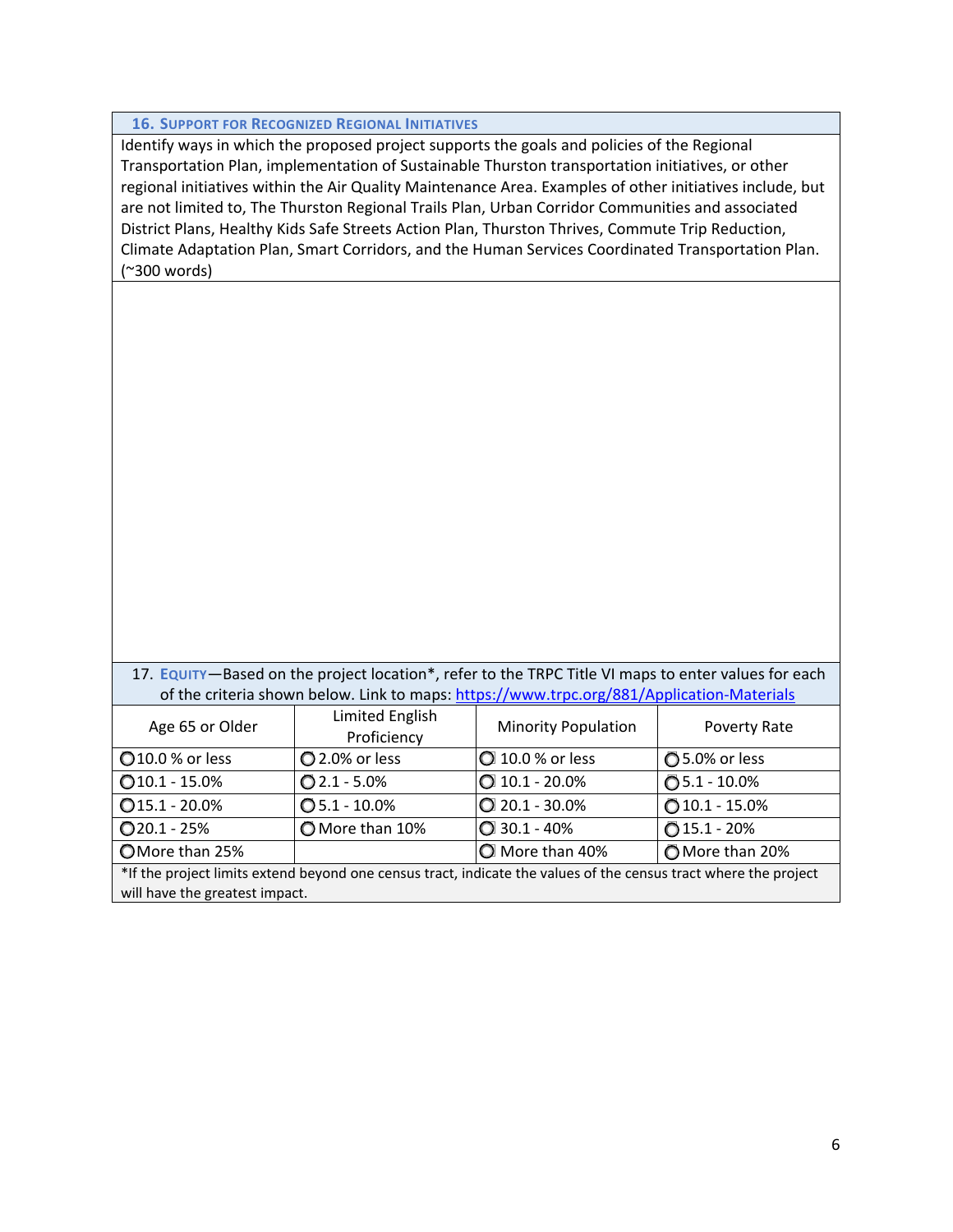If applicable, describe any co-benefits that are expected from this project such as community wellness and human health, quality of life, placemaking, sustainability education, climate adaptation or mitigation, or hazard mitigation. Please cite relevant local and regional planning documents, where appropriate (~150 words).

## **19. OPTIONAL ATTACHMENTS**

**Note:** The total number of attachments to support proposal should not exceed five pages. Please identify the supporting materials that are included in your application.

 $\Box$ Vicinity Map

Photographs

Illustrations, cross‐sections, or schematics

Letter of Support

 $\sqcup$ Other

**20. CERTIFICATION ACCEPTANCE (CA)**

The applicant must have good standing with the WSDOT Certification Acceptance program specified in Chapter 13 of the WSDOT Local Agency Guidelines Manual:

https://www.wsdot.wa.gov/Publications/Manuals/M36‐63.htm

O The applicant is a CA agency O The applicant is partnering with a CA agency

CA Agency

CA Agency Representative

CA Representative Title

 $\Box$ I acknowledge this proposal will be administered by a CA agency. | Date: $\_$